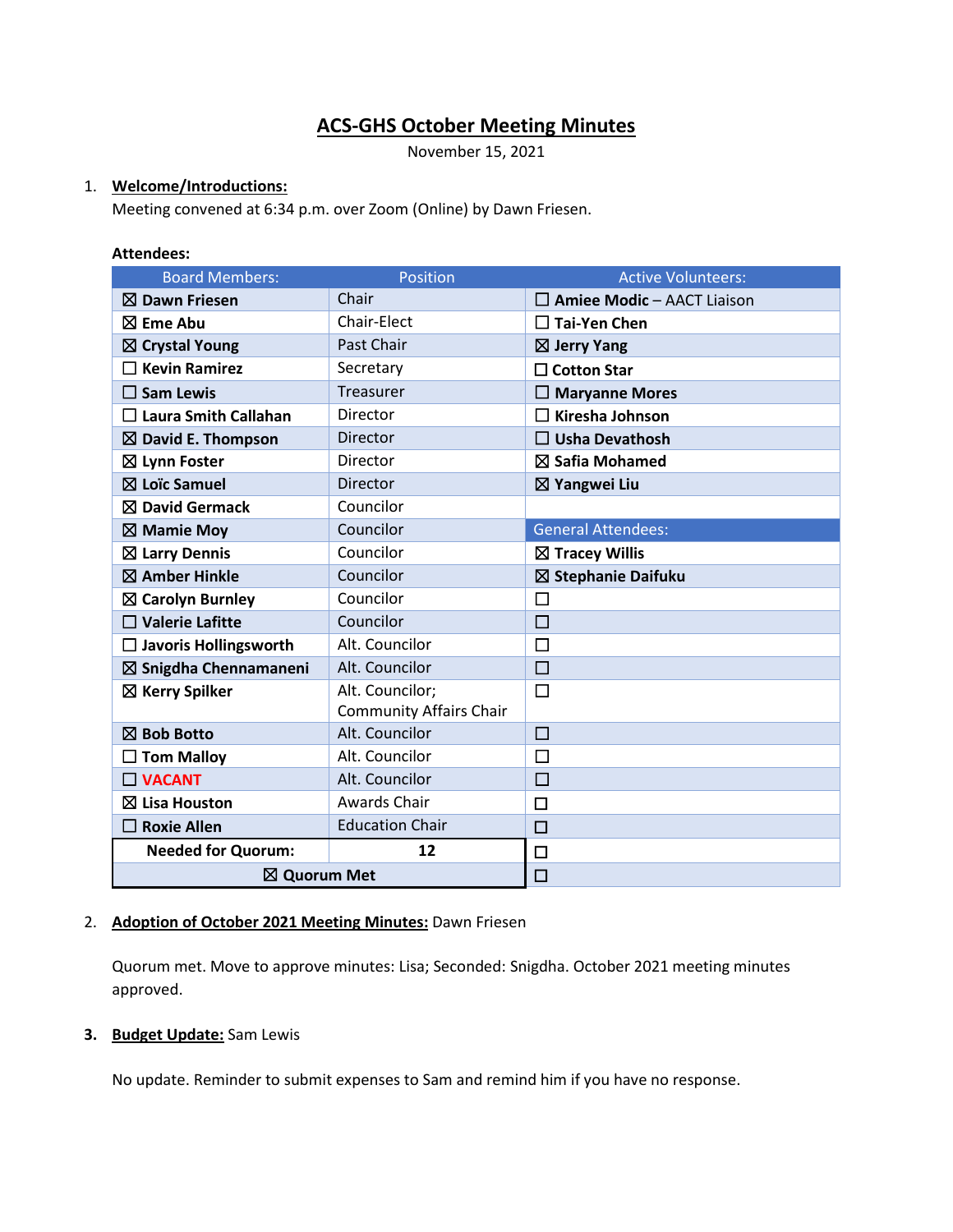### 4. **Committee Updates:**

### I. Programming Committee: Eme Abu

■ Younger Chemists Committee (YCC): Safia Mohamed

Update on Social Mixer/Trivia Night: Good response from attendees despite rain and lastminute relocation to indoor space. Nineteen attendees registered, 15 attended. Good mix of repeat attendees and new faces. For next time, include non-chemistry questions into mix, and have visuals to add interest. Feedback – community looking forward to 2022 YCC events. HMNS event was crowd favorite, multiple requests to do it again. Was also able to connect an AACT member with HMNS to set up tours for their class.

Overall, just over \$100 left from original \$1000 budget for the year. Expense report for Trivia night submitted, event reports to be worked on later this month.

▪ Women Chemists Committee (WCC): Lynn Foster

No update.

Minority Affairs Committee (MAC): Javoris Hollingsworth

No update.

**Engineering Council of Houston Liaison (ECH): Larry Dennis** 

The rules for the 2022 SEFH have been posted on their website, but the information regarding special awards from organizations has not yet been updated.

■ Senior Chemists Committee (SCC): Carolyn Burnley

No update

■ Fall Social: Eme Abu

Wine tasting at Sable Gate Winery – 8 attendees. Very enjoyable, expenses have been submitted to Sam.

■ Seminars: Dawn Friesen

Allison Campbell (PNNL, Retired) – Thursday, November 18<sup>th</sup>. Topic: Biomineralization research and science advocacy. Final seminar of the year.

Lisa – encourages everyone to join if they can. Dawn – Brazosport has sent out invitation to their members.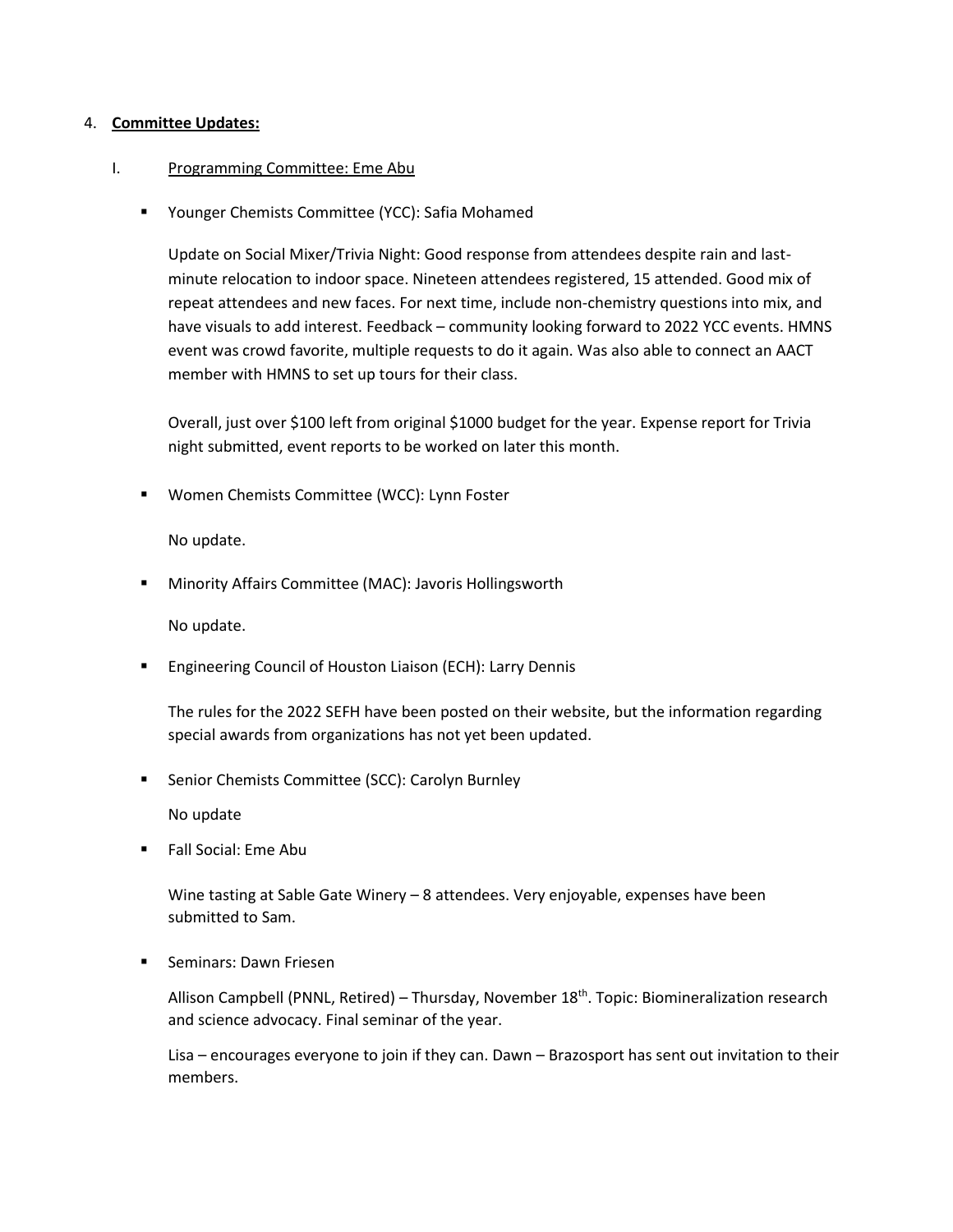■ Science Café: Kerry Spilker

Report has been submitted.

# II. Awards Committee: Lisa Houston

Event complete, Mamie channeling expense requests through Sam - some delay on that given the changeover in our bank accounts. Lisa having trouble contacting the event photographer. Photographer's mother became very ill after event and Lisa has not had a response from her regarding photo status. Feedback meeting for awards committee to be scheduled to go over improvements and what went well.

Mamie – has everyone received reimbursements for expenses? Lisa – still waiting on photographer's invoice, has not received her personal reimbursements. Dawn – hasn't received either. Snigdha – hasn't received either. Mamie – will follow up with Sam.

Tracey – lost receipt for cost of program printing, is there a way to submit without the receipt? Lisa – Yes, if you can provide proof of payment (bank/credit card statement showing expense) with reimbursement request, that would be fine.

Need to be actively looking for ACS Fellows nominees as we go into the new year.

Jennifer Notz of Jordan HS in Katy ISD (last year's GHS Excellence in High School Teaching Award Winner) won 2021 ACS Division of Chemical Education SW Region Award for Excellence in High School Teaching at SWRM. Lisa found out that regional winners of this award are automatically submitted as nominees for the James Bryant Conant Award in High School Chemistry Teaching (sponsored by the Conant Award Endowment) at the national level.

# III. Education Committee: Roxie Allen

■ Chemistry Olympiad: Jerry Yang

Will use hybrid approach next year to accommodate more students, assuming UH will agree to host the in-person event on campus. Chemistry Olympiad exam is typically held on the first Friday evening of March. Participating schools will also be asked to sponsor event locally so distant schools can have students participate on their local campus. Also proposing that the section sponsor award prizes at the district and school-level.

Scholarship exam – still discussing whether it will be held in 2022.

Scholarship budget allocation will be discussed next year as covid situation evolves.

■ Project SEED: Javoris Hollingsworth Call for Summer Project SEED mentors has gone out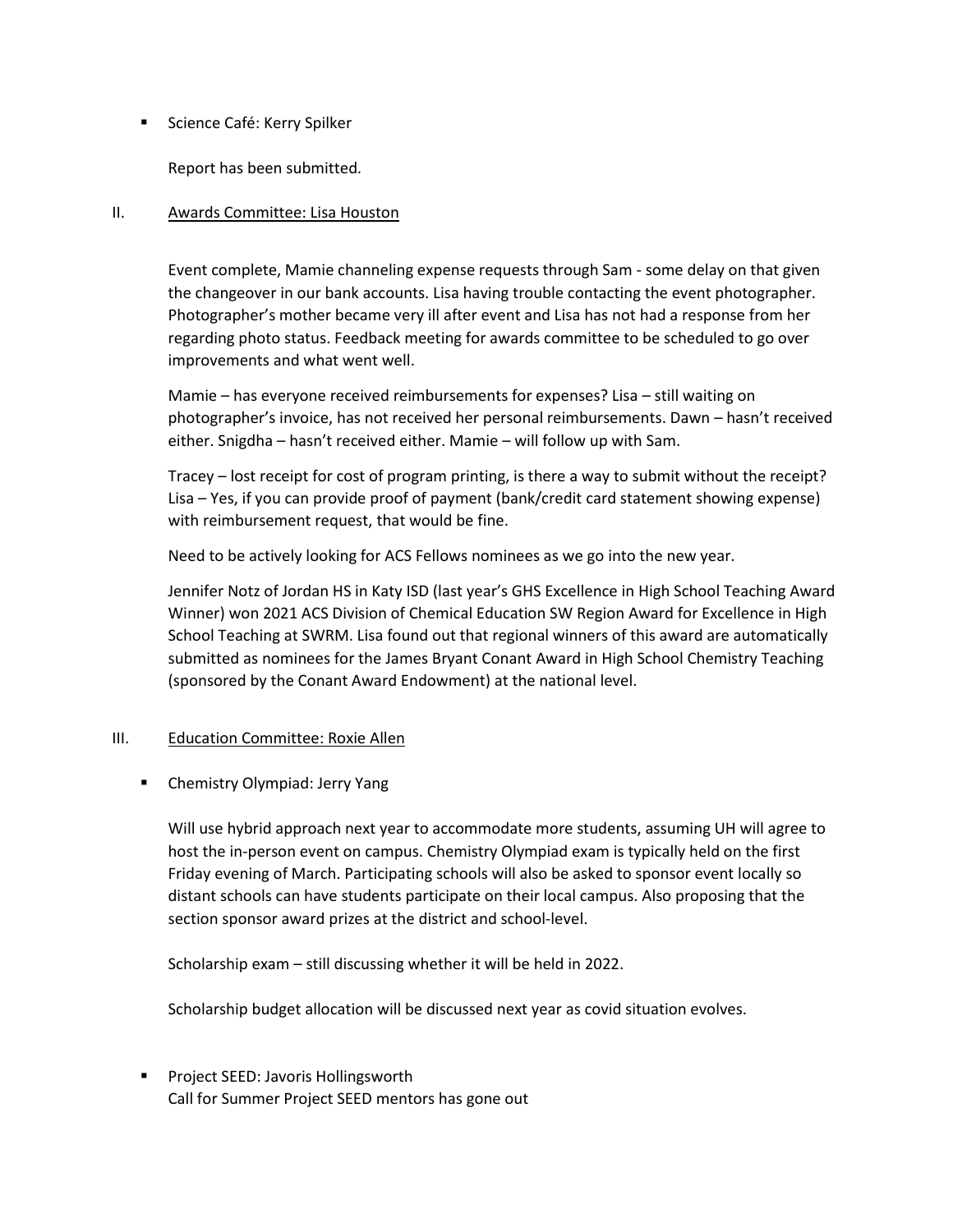- AACT Liaison: Amiee Modic No update.
- High School Chemistry Clubs Liaison: Usha Devathosh No update
- Middle School Liaison: Kiresha Johnson No update
- Scholarship Exam: Tai-Yen Chen No update. Uncertain if UH is willing to host the exams.
- Student Affiliates: Loïc Samuel No update
- Science Fairs: ECH Liaison, Larry Dennis

# IV. Community Affairs: Kerry Spilker

Kerry showed Community Affairs Committee Website – one poem submitted for poetry contest, has been submitted to ACS National. Supposed to hear back in mid-November but haven't heard yet. Encouraged people to visit the website and see resources. Estes Rockets video is now available for viewing. Ask a Scientist tour of Argonne National Lab is posted with additional information on Argonne and other resources; recording link will be available for 1 year. Has also set up a Teacher's Corner with ACS and other resources for teachers to access.

Ask A Scientist and Rocketry Reactions reports have been submitted.

■ Kids & Chemistry: Bob Botto

Unable to run annual event at HMNS due to Covid, looking at maybe hosting another event in spring if pandemic allows.

■ Education Rainbow Challenge: Eme Abu

No update.

- Industry Relations: Kevin Ramirez No update
- Government Affairs: Kerry Spilker No update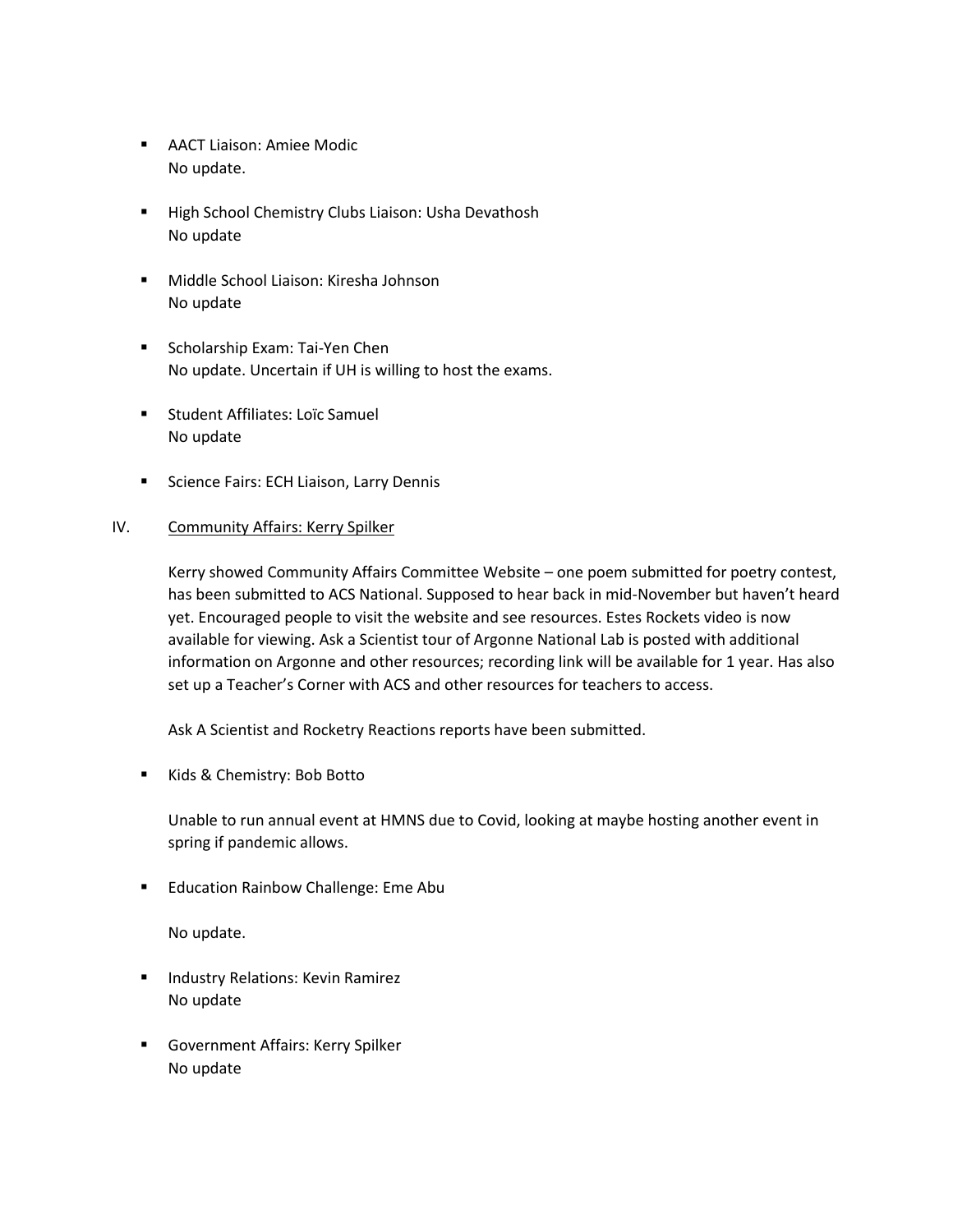## V. Communications & Technology: Laura Smith Callahan

Erica Lopez has agreed to try out position of newsletter editor starting in January.

VI. Nominations Committee: Crystal Young

Elections in progress, close on November 24<sup>th</sup>.

#### VII. Strategic Planning: Amber Hinkle

Spring 2022 Council meetings for San Diego National Meeting will be held online only. Committee on Committees has suggested that national committees choose for themselves – meetings can be virtual or hybrid, but if hybrid then everyone at the in-person venue also has to access the meeting via the virtual platform individually to ensure all committee members can communicate directly with their colleagues.

Lisa – to clarify, council AND committee meetings will be entirely virtual? Amber – No. Council meeting will be completely virtual. Committee meetings can be virtual or hybrid (committee's choice) as long as above guidelines are met unless you are planning to have 100% in-person attendance.

Amber is part of committee working on fall 2022 meetings, looking promising to have a good hybrid meeting platform for council meetings in near future. Most committees are leaning towards virtual meetings, and committees that need to have actions taken at Council will be holding meetings prior to Council meeting at start of the conference, so virtual will likely be required just due to timing.

Mamie – if Council is online only and Councilor attends a committee meeting in-person, how is reimbursement handled? Amber – If you attend meeting, and participate at Council as required, you get travel reimbursement.

### VIII. Membership: David Germack

No update. Need to talk to some people regarding how to communicate new membership structure to public and get brainstorming. If there are any ideas for membership drives next year, David is open to ideas.

Mamie – post membership options in the newsletter? David – yes, will submit for next newsletter. Dawn – next call for newsletter items will be November 29<sup>th</sup>.

#### IX. Financial Advisory: Larry Dennis

No updates this month. Will talk to committee this month regarding cash balance. Mamie – has \$30k been transferred to Fidelity account yet? Larry – unsure, will check with Treasurer.

X. Fundraising (Ad hoc): Snigdha Chennamaneni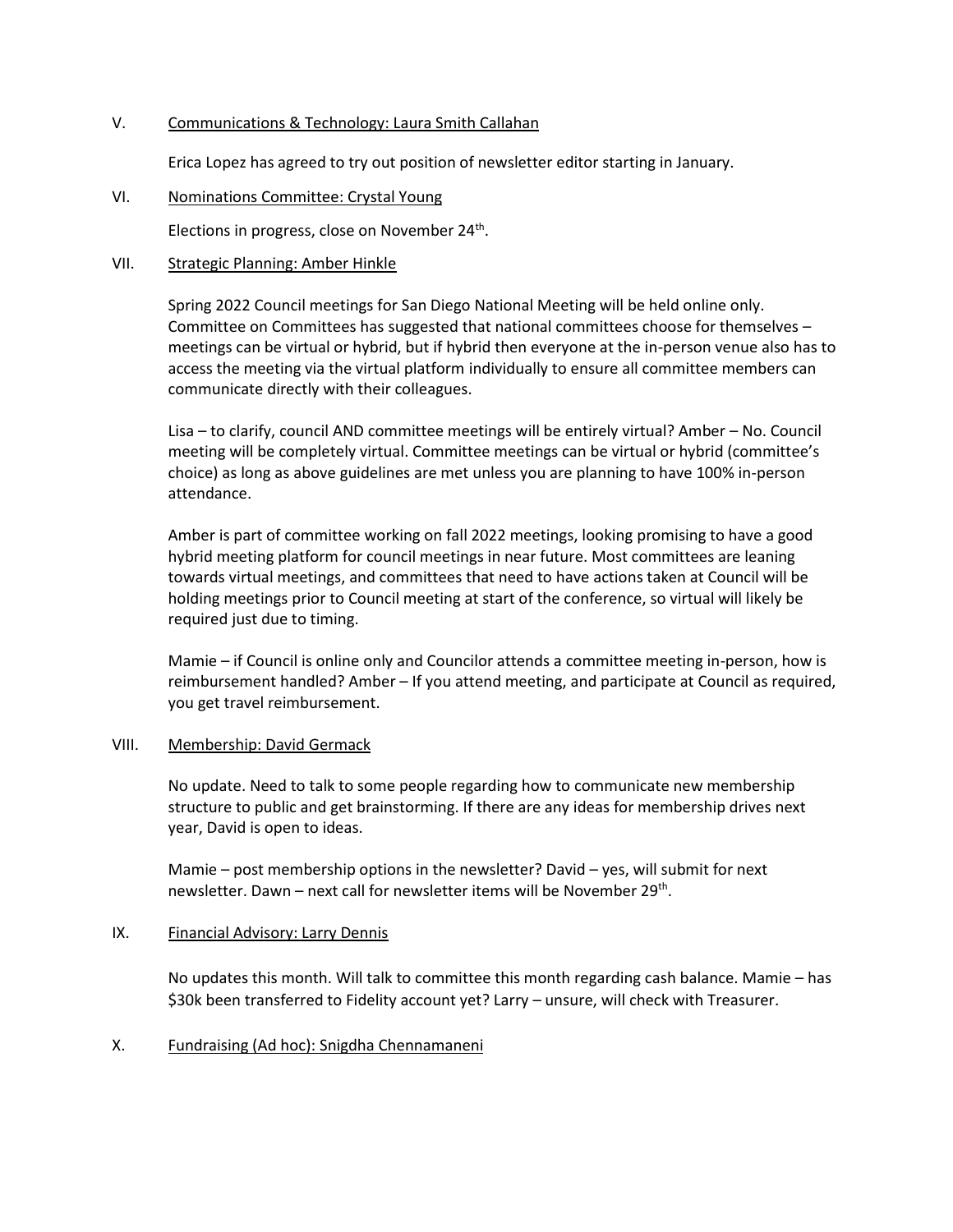Awards – Dow as Gold sponsor for awards dinner. Forms have been submitted for payment, waiting on funds.

# XI. SWRM 2021 Update: Lisa Houston

Held in Austin, TX from Oct. 31 to Nov. 3, 2021. Hybrid meeting with 980 registered attendees. We were approved for two SWRM student travel awards; have received expense information from one student and working with Sam to send reimbursement. Haven't received second student's expenses yet.

SWRM Board Meeting – currently pay \$0.50/member to be a SW Region member. Were only charged half price in 2020 due to the pandemic and 2021 was back to full price. SWR Board is considering a \$0.10/member increase in dues to be enacted at a future date, but are waiting to see what the reaction from member sections is (especially larger sections like GHS, since financial burden affects them more).

SWRM Board approved DFW Section's bid for 2026 SWRM to be held in Fort Worth, TX. SWRM 2022 will be held in Baton Rouge, LA from Nov.  $6 - 9$ .

# 5. **Other Business:**

a. Need to change key holders for section PO Box by end of Q1 2022. Crystal has all 3 PO box keys but will no longer be working near mailbox location so will need to make arrangements for someone to hold keys and check mailbox routinely. Discussion of possibly moving PO Box location but not clear what a better location would be and complicated by need to change mailing address in multiple locations.

Mamie – should secretary not be responsible for checking mailbox? Dawn – Agrees, but notes that section will have new secretary next year so can be addressed then. Crystal – should have a policy of who holds keys and checks mailbox. Both Secretary and Treasurer are reasonable given most mail that isn't junk is section financial documents. Dawn – will check past meeting minutes, have discussed previously. Eme – how often is mail checked? Crystal – monthly, mainly Fidelity statements. Recently received a check to section related to Awards Banquet donation and a returned awards check which is still involves Treasurer. Do get other items occasionally that would involve Secretary. Eme is willing to take a key, Carolyn suggests asking Javoris as well since he is located at UST (Crystal will ask).

Decision on PO Box key will be deferred until January Transition meeting.

- b. Crystal is also holding a number of GHS supplies that need to be relocated. Eme will collect GHS supplies from Crystal.
- c. Brief discussion of Transition meeting location UST has no restriction for onsite meetings held by outside groups so would be an option if section chooses to hold inperson meeting in January.